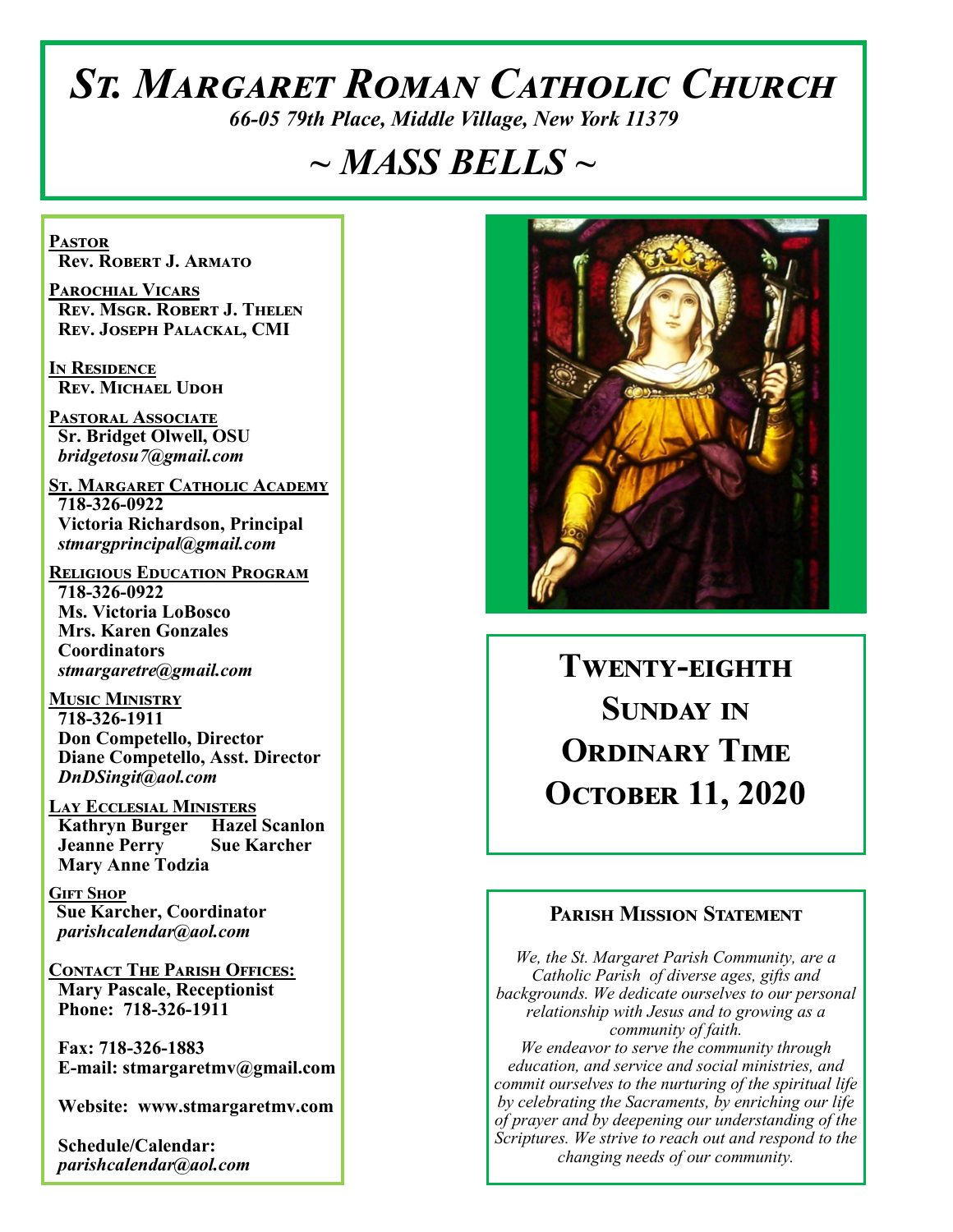## *MASSES FOR THE WEEK*

| SUN.<br>7:30<br>9:00<br>10:30<br><b>NOON</b><br>5:00PM | <b>OCTOBER 11 - TWENTY-EIGHTH</b><br><b>SUNDAY IN ORDINARY TIME</b><br>Joseph Schkufza<br>Vincenza, Mariano e Salvatore Palmeri/<br>Maria Martello/Vincenzo, Salvatore e<br>Giovanna Consiglio/Joseph Battaglia/<br>People of the Parish<br><b>Janet Caracci</b><br>Edward & Nellie (Malone) Tolles |
|--------------------------------------------------------|-----------------------------------------------------------------------------------------------------------------------------------------------------------------------------------------------------------------------------------------------------------------------------------------------------|
| MON.<br>9:00                                           | <b>OCTOBER 12 - COLUMBUS DAY</b><br>Vita & Frank Spadafora                                                                                                                                                                                                                                          |
| TUE.<br>7:00<br>9:00                                   | <b>OCTOBER 13 - WEEKDAY</b><br>Rose D'Amato<br>Intention of Frank Miller                                                                                                                                                                                                                            |
| WED.<br>7:00<br>9:00                                   | <b>OCTOBER 14 - ST. CALLISTUS</b><br><b>Mildred LoCascio</b><br>Anita Wunsch                                                                                                                                                                                                                        |
| THU.<br>7:00<br>9:00                                   | OCTOBER 15 - ST. TERESA OF AVILA<br>Marija Skara<br>Vera Krzewski                                                                                                                                                                                                                                   |
| FRI.<br>7:00<br>9:00                                   | <b>OCTOBER 16 - ST. HEDWIG AND</b><br>ST. MARGARET MARY ALACOQUE<br><b>Margaret Crowley-Farrell</b><br>Thomas & Mary Moskal                                                                                                                                                                         |
| SAT.                                                   | <b>OCTOBER 17 - ST. IGNATIUS OF</b>                                                                                                                                                                                                                                                                 |
| 9:00                                                   | <b>ANTIOCH</b><br><b>Collective: Scott White/Eugeniusz Latka/</b>                                                                                                                                                                                                                                   |
| 5:00PM                                                 | Kazimierz Libena/Edina Varga<br>Anthony & Antoinette Santora                                                                                                                                                                                                                                        |
| SUN.                                                   | <b>OCTOBER 18 - TWENTY-NINTH</b><br>SUNDAY IN ORDINARY TIME<br>Robert Hawd                                                                                                                                                                                                                          |
| 7:30<br>9:00                                           | Daniele Bussa/Vito e Rosaria Salamone/                                                                                                                                                                                                                                                              |
| 10:30<br><b>NOON</b><br>5:00PM                         | Benedetto e Giuseppina Alfa/<br>Caroline Rossi<br>People of the Parish<br>Patrick, Lazarus & Patrick DeMartino                                                                                                                                                                                      |



**THE RECTORY WILL BE CLOSED ON MONDAY, OCTOBER 12, IN OBSERVANCE OF COLUMBUS DAY MASS IS AT 9:00AM ONLY** 

# **PARISH INFORMATION**

# **Rectory Office Hours**

**Monday - Friday - 9am to Noon and 1pm to 5pm Saturday - by appointment Sunday - closed**

**CONFESSIONS** - Saturday, 4:00-4:45pm in the church.

**NOVENA** to Our Lady of the Miraculous Medal Mondays after the 9am Mass.

# **THE ROSARY AND DIVINE MERCY**

devotion are prayed every morning in the church at 8:30am.

**BAPTISMS** take place on the 1st and 3rd Sunday of each month, at 1:30pm and 2:30pm. Please call the rectory for an appointment and to register your child.

**WEDDINGS MUST** be scheduled at least six months in advance by appointment with a priest or a deacon. Please call the rectory office. For marriage preparation information visit www.pre-cana.org.

**THE ENGLISH CHOIR** rehearses on Tuesday, at 7 pm in the Church. Tenors and baritones needed! **SUSPENDED**

**IL CORO ITALIANO** prattica ogni Domenica prima della Messa Italiana. **SUSPENDED**

**THE YOUTH CHOIR** rehearses on Monday, from 6-7 pm in the Church. For more info, DnDsingit@aol.com **SUSPENDED**

**BOY SCOUT TROOP #119** meets on Tuesdays from 7:15-9 pm in the Parish Hall. New members are welcome, age 10 1/2 & up. Call Mr. Krzewski, 718-894-4099. **SUSPENDED**

**CUB PACK #119** meets on Mondays from 7-8:30 pm in the Parish Hall. New members welcome, age 6 to 10-1/2. Call Mr. Krzewski, 718-894-4099. **SUSPENDED**

**SENIOR CITIZENS** meet every Wednesday at 12 Noon in the Parish Center. **SUSPENDED**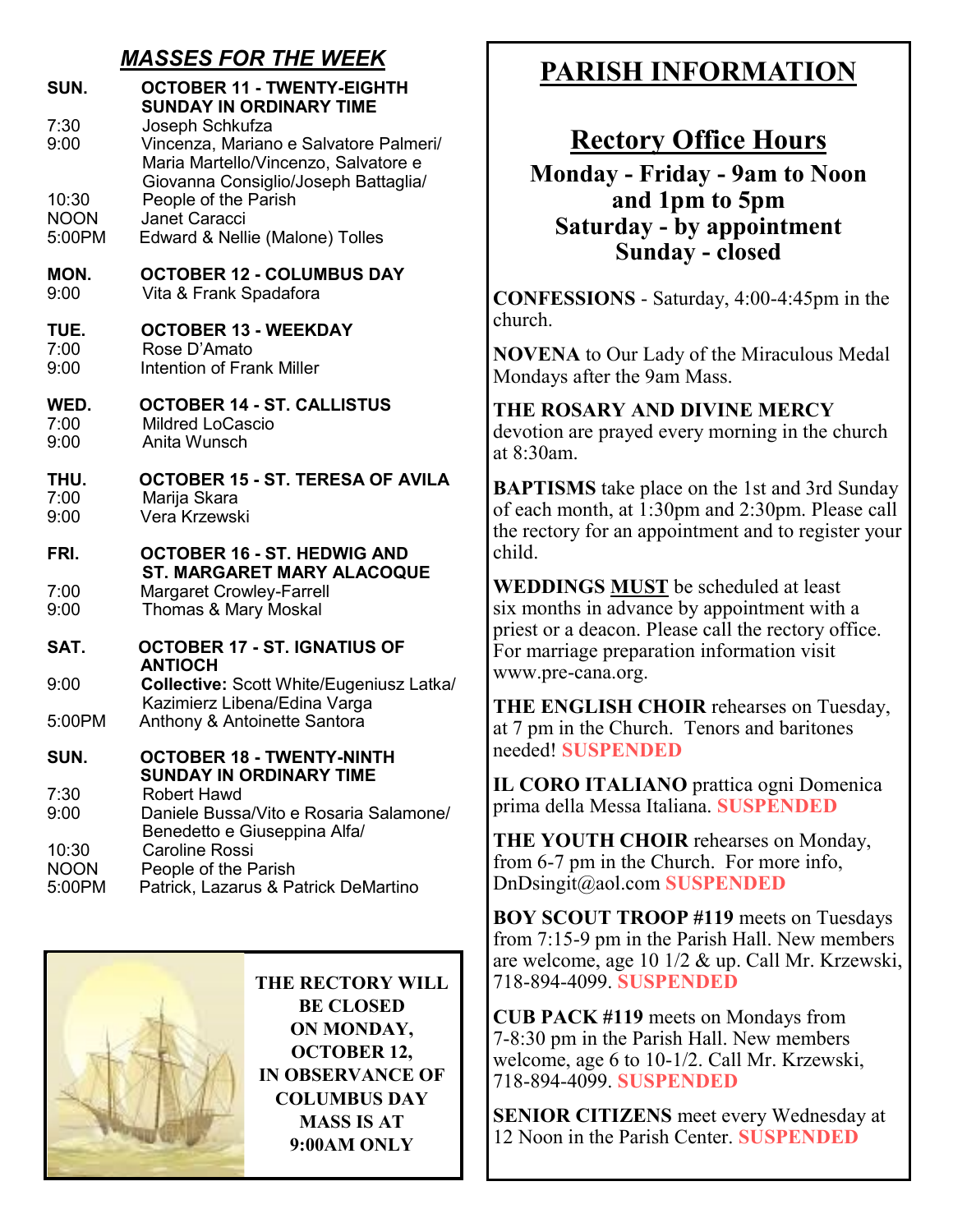# PLEASE PRAY FOR OUR SICK

Connie Faccibene, Linda Frazier, Cari Ann Falk-LoBello, Glen Falk, Ronald Frazier, Robert Sabini, Lee Falk, McKinley Kelleher, Sean Harrison, Justin James Quirke, Elizabeth Ott, Mary Harrison, Gloria Mojica, Gloria Pemaj, Allen McConville, Jack Marchindiondo, The Scaturro Family, Louis Pittelli, Louis Pittelli, James Graff, Immaculate Marge D'Elia, Jim O'Friscoll, Mary Rigovich, Matteo Sabini, Bob Biolsi, The Mojica Family, Msgr. Leonard Badia, Matthew Zender, Joseph & Mary Augustine, Anthony Pittelli, Josephine Hartnett, Karen Schaefer, Jill Archbold, Fr. Paul Weirichs CP, Hannah Lehman, Daniel Wilson, John Austin Bryzgornia, Dave Kazmier, John Nogiewich, Tim Rooney, Frank Ciccone, Cindy (Peli) Heege, Dr. Ajay Lodha, Dr. Vincent P. Rappa, Charlie Krzewski, Helga Zender, Deacon John DeBiase, Tom Haubert, John Miller, Cathie Greulich, Sr. Mary James Fox, Edward Pandolfo, Paul Colangelo,

*The names will remain for 3 months, please call 718-326-1911 and ask for continued prayers.*

# **Prayer Requests**

**Pray for vocations to the Priesthood and Religious Life.** 

**Pray for first responders and medical personnel.**

**Please pray for our men and women from our Parish serving in the defense of our country: Lt. Col. Thomas Frohnhoefer Sgt. Robert A. Domenici** 



# *WE RECALL OUR BELOVED DECEASED*

*Especially: Thomas E. O'Connor, Frank Aufiero, Isidora Caldarella May they rest in Christ's Peace!*

# **MEMORIALS**

## *TABERNACLE LAMP THIS WEEK*

*is lit in memory of Catherine Rogers.* 



# *SAINT TERESA OF AVILA OCTOBER 15*

### **TODAY'S READINGS**

 *Twenty-eighth Sunday in Ordinary Time*

Is 25:6-10a Ps 23:1-3a, 3b-4, 5, 6 Phil 4:12-14, 19-20 Mt 22:1-14 or Mt 22:1-10

# **READINGS FOR THE WEEK**

 Monday: Gal 4:22-24, 26-27, 31-5:1 Ps 113:1b-2, 3-4, 5a, 6-7 Lk 11:29-32 Tuesday: Gal 5:1-6 Ps 119:41, 43, 45, 47, 48 Lk 11:37-41 Wednesday: Gal 5:18-25 Ps 1:1-4, 6 Lk 11:42-46 Thursday: Eph 1:1-10 Ps 98:1, 2-3ab, 3cd-4, 5-6 Lk 11:47-54 Friday: Eph 1:11-14 Ps 33:1-2, 4-5, 12-13 Lk 12:1-7 Saturday: Eph 1:15-23 Ps 8:2-3ab, 4-5, 6-7 Lk 12:8-12 Sunday: Is 45:1, 4-6 Ps 96:1, 3, 4-5, 7-8, 9-10 1 Thes 1:1-5b Mt 22:15-21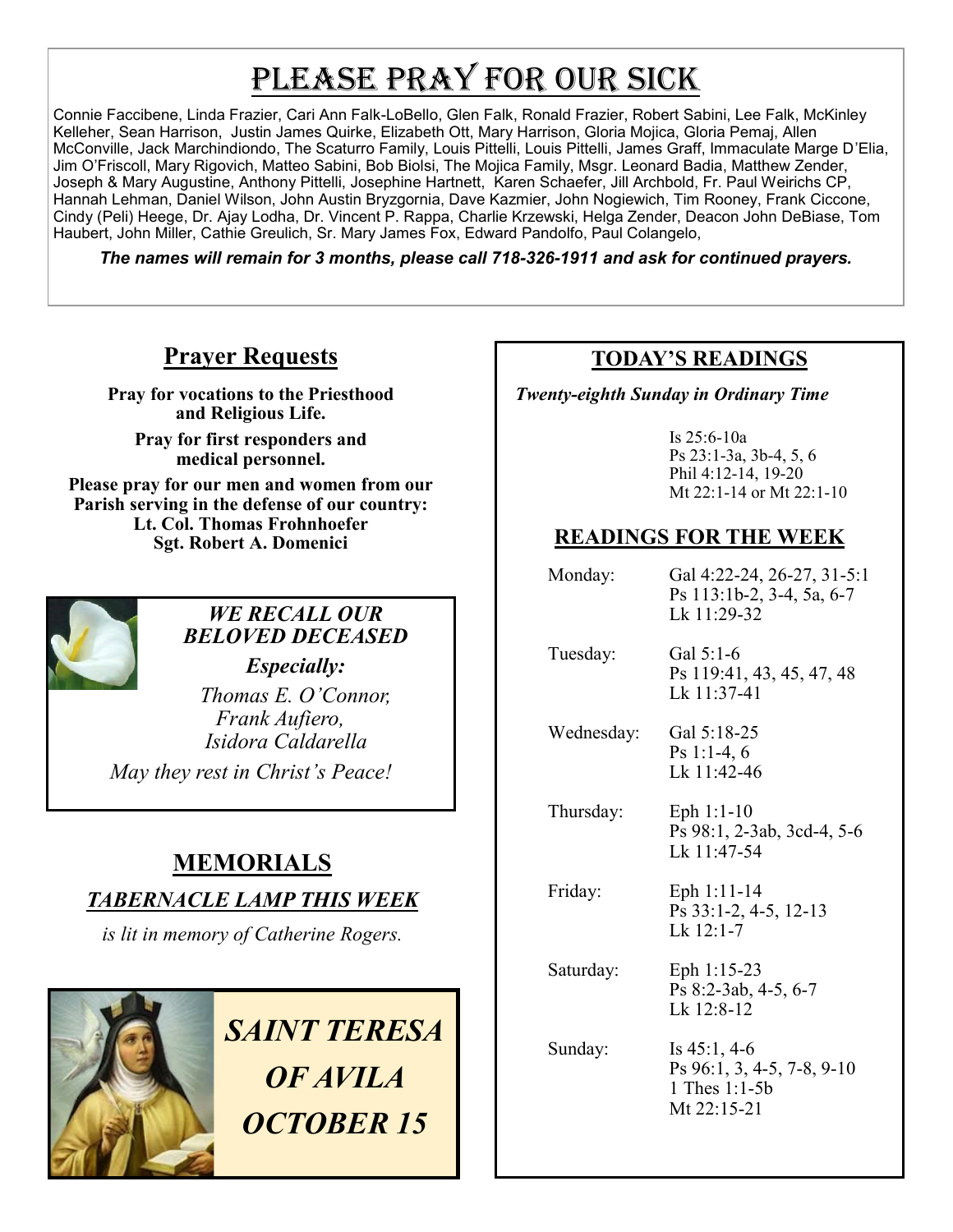#### *From the Pastor's Desk:*

#### *"RSVP"*

 How would you feel? You have a big event coming up. Maybe it's your kid's baptism or graduation or wedding. Maybe it's your or your parents' silver or golden anniversary. Maybe it's a retirement or a testimonial dinner. Whatever the case, you invite a few hundred of your "closest friends" and relatives. The day arrives, and last minute phone calls and texts messages start pouring in: "Sorry, something came up; can't make it." ":(Out of town. CU soon. XOXO!"

 The image of the banquet was a popular way for the ancient People of Israel to think about Heaven. It would be nonstop, with the best of food and drink. You could eat and drink all you wanted and never feel bloated or buzzed. It would be like Christmas and Easter and 52 Sundays at your Grandmother's all rolled into one without worrying about the calories. Still, the bounty, the quality and quantity, the idea of no expense being spared, the love going into the preparation, Grandma's hospitality and culinary skills, as great as they might be, all would be eclipsed by the indescribable reality of the Celestial Banquet provided by God.

 Now, how would you feel? You're throwing a \$1,000/plate formal dinner at an elegant, high-class restaurant, and a guy strolls in, wearing stained cut-off shorts, sandals, and a T-shirt. Mortified is a good guess, I think, especially if you had provided proper clothes for each of the arriving guests to put on before the cocktail hour began. In our Kumbaya, WWJD world, we might think compassionately and turn a forgiving eye to the *schlumpfer,* but it was recognized as a gross insult to the host in most other societies and times. It should be considered so today. The guy gets booted for a reason. (I'll explain below.)

 Christ picks up on His people's common festal theme in today's Gospel passage. The Heavenly Banquet, in Christian terms, has become the Wedding Feast of the Son of the great King, the Wedding Feast of the Lamb of God. The concept in the Gospels is also in the Book of Revelation, where it appears as the victory celebration of the Lamb of God over Satan and the marriage of the Lamb to His Bride, the Church. In short, it is what awaits those who are faithful in following the Master, our blessed Lord Jesus Christ, who live according to His teachings despite trials and tribulations, who persevere through the persecutions and rejections and opposing popular opinions that the world throws against them, and who live as people of faith, hope, charity, justice, mercy, and compassion.

 Now, back to the guy who got booted. He failed to use what was given each guest as a prerequisite for entering the feast. It is another image. God gives us everything that we need in order to enter His Kingdom of Heaven: the grace of the Sacraments, especially Baptism and Reconciliation, that we may be "properly dressed" and cleansed of our sins; the guidance of His Word and the teachings of His Church; the example of the saints and good people whom we ourselves have known and admired; the abiding presence of His Holy Spirit; our personal gifts of talents and the time to use them. If we fail to use these gifts, in essence if we do not live a life of righteousness in God's eyes (as opposed to *self*righteousness), we cannot expect to be admitted into His Banquet.

 There is a tendency today to think that everyone gets a free pass into Heaven, and so can live however one wishes, whether or not in accord with what is good, true, beautiful, and right in the eyes of God. Yet, Heaven and Hell are *both*  real, and both are possible outsomes for the way that we live.

 True, the invitation to eternal life goes out to every person. Sadly, the response often comes up short of what God desires. You and I have been called. How shall you, how shall I, respond, that we may be counted among those few who are chosen, instead of those who are cast out, where there will be wailing and gnashing of teeth?

 Today is the day to put on the "wedding garment" and to live the life of a disciple of the Lord Jesus Christ, the Father's children by adoption, so that we might recline at table at the Banquet feast of the Lamb. *RSVP!*

#### *~ Fr. Armato*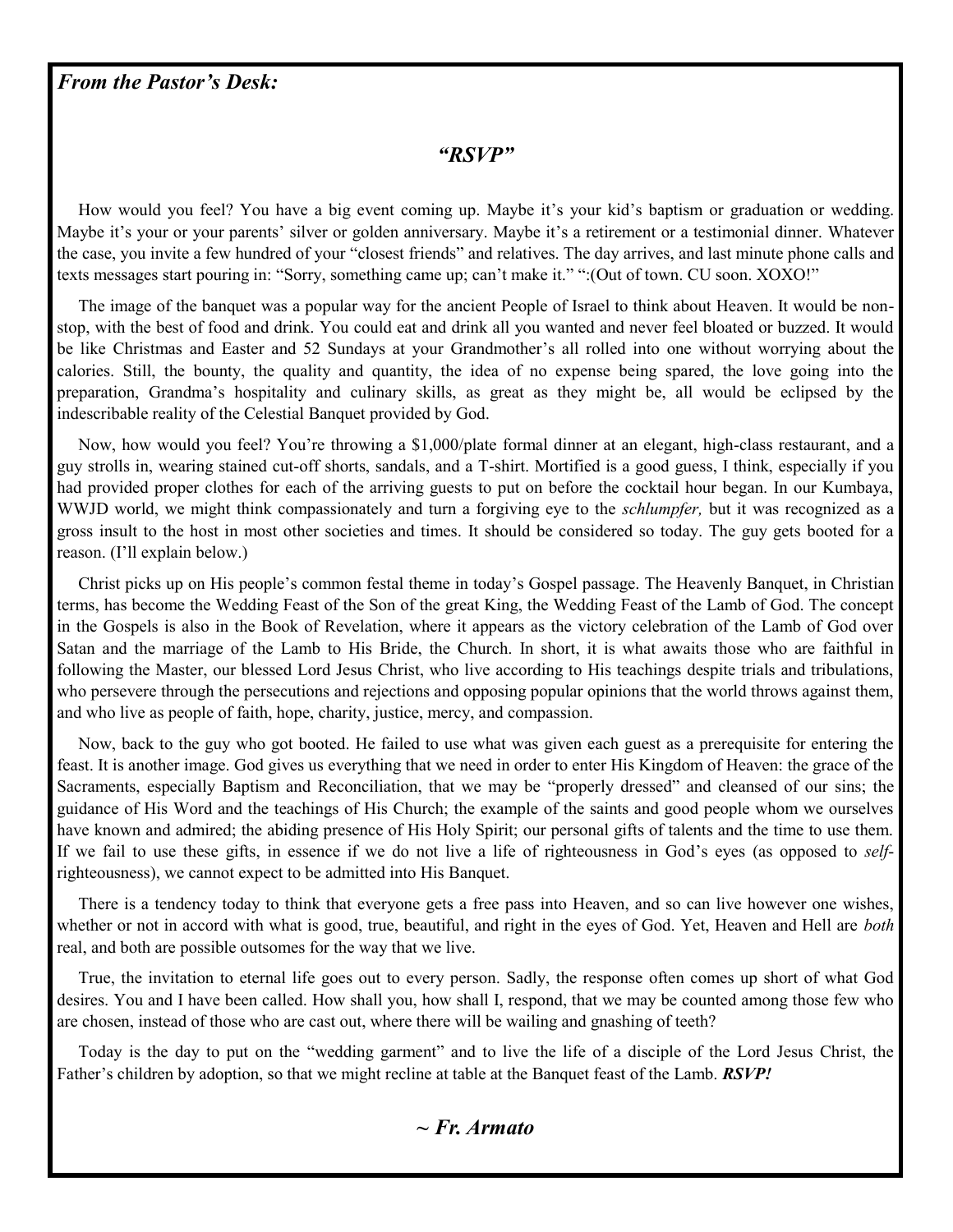## **ANNUAL CATHOLIC APPEAL**

 The **2020** *Annual Catholic Appeal* campaign continues toward our goal of **\$80,015. So far, 145 families have pledged \$52,918 (63.0%).** We have \$27,097 to go.

With about 650 families registered in the Parish, it comes to an *average donation of \$125 per family.*  Even in these difficult times, it's certainly not a burden if we **ALL** pitch in between now and Christmas.

 First come your own family needs, then those of the Parish, but, please consider your ACA responses so that we may continue to serve the needs of our Parish and our Diocese.

#### **www.annualcatholicappeal.org**

#### **MEMORIAL OPPORTUNITIES**

 The lectionaries used for Mass each day have become frayed over the years and need to be replaced. Also, a set of liturgical books is needed for the rectory chapel. Please contact Mary at the Rectory, if you would like to donate one or more of these books in memory or honor of someone:

*Church Lectionary* - \$150 per volume (4)

*Chapel Lectionary* - \$100 per volume (3)

*Chapel Missal* - \$100 (1)

#### **MONTHLY MEMORIAL MASS**

 A memorial Mass with music is celebrated each month for the repose of the souls of those who were buried from our church during the preceding month.

 Families who wish to have an annual or "month's mind" Mass offered for a loved one can join in the monthly celebration.

 Contact the Rectory, **718-326-1911** to make the arrangements.

 **The next memorial Mass will be celebrated at 11:45am Saturday, November 14.** 



### **ST. MARGARET CATHOLIC ACADEMY**

#### is participating in a **Boon Supply Fundraiser.**

Boon Supply offers eco-conscious everyday items. The catalog is available on-line for a "contact-less" fundraiser. Orders are placed directly on-line and delivered to your home.

Please use the following link to see the catalog:

#### **boonsupply.com/1103047**

Please take this opportunity to do some Christmas shopping and share the line with family and friends! All purchases made benefit our Academy.

Thank you in advance!

# **THE ST. VINCENT dePAUL FOOD PANTRY**



 is located in the Convent 66-25 79th Place

#### The Pantry is open every **WEDNESDAY AND SATURDAY from 10:00am to 12:00Noon**

#### **PLEASE OBSERVE SOCIAL DISTANCING AS YOU WAIT**

 Please bring your contributions of food, especially non-perishables, and place them in the bin located by the center entrance to the main vestibule in church. You can also contribute grocery store gift cards, dropping them off at the rectory.

Thank you for your generosity!

#### **BAPTISMS**

 The celebration of the Sacrament of Baptism has resumed. **Please make an appointment at the Rectory to register ASAP.** We schedule on a first-come-firstserved basis.

 No more than two children will be baptized at a time at each of two sessions (1:30 and 2:30) celebrated *only on the first and third* Sunday of each month, with a maximum of 25 guests per family, at each session.